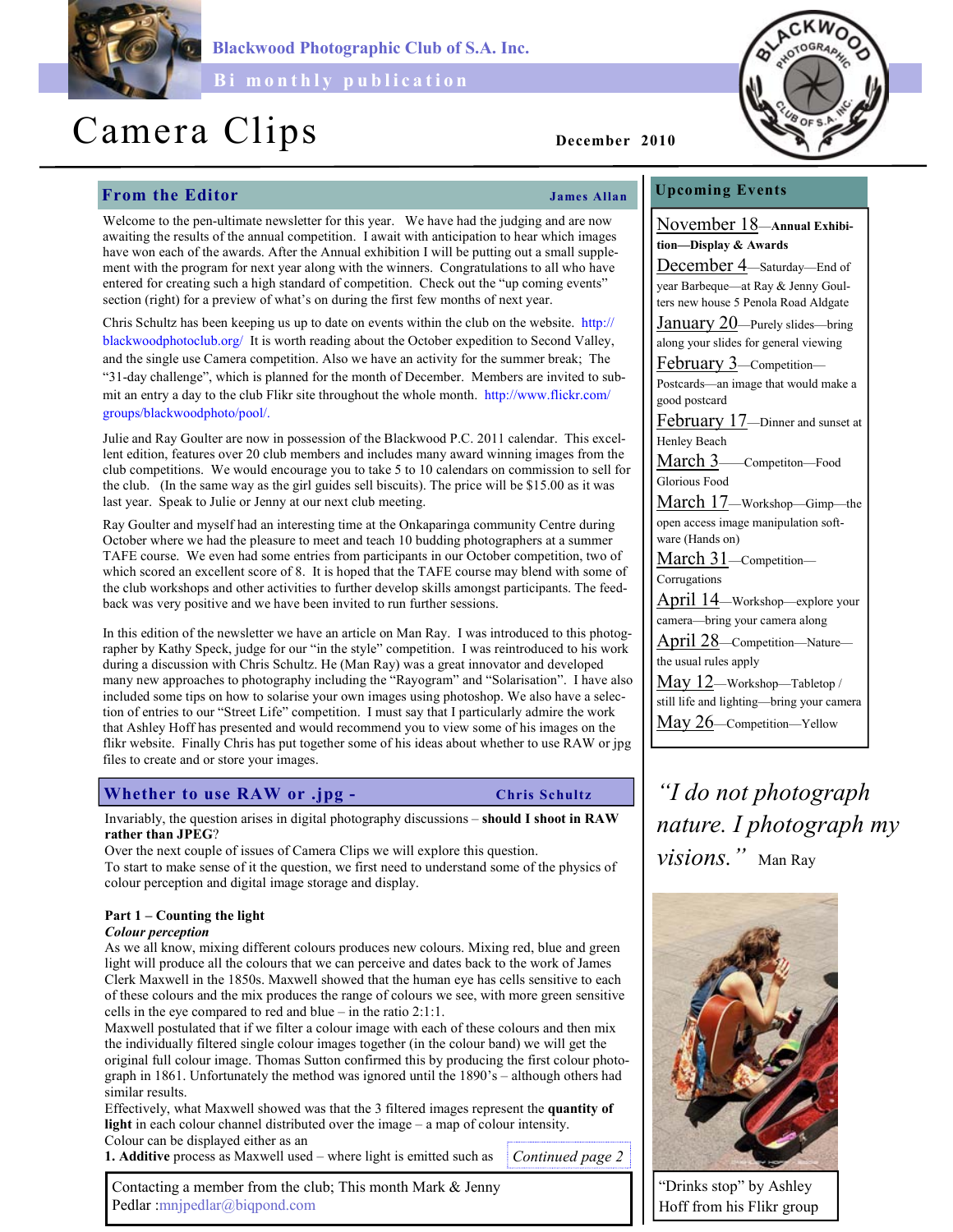### Whether to use RAW or .jpg -(continued from page 1) Chris Schultz

with computer screens or through slides.

2. Subtractive colour absorbs the colour in the selected band and combines to produce the colour we perceive. This is the common method used in print and natural objects – the object absorbs a range of frequencies and what we see is what is reflected.

#### Capturing the light

Colour film emulsions were developed from this knowledge and various methods were employed, including sandwiches of different layers sensitive to each colour (eg C-41 negative film), mixing chemicals sensitive to different light frequencies and multiple exposures. The most successful method was Kodachrome which appeared in 1935 and used different layers but did not have a dye coupler. In modern terms, Kodachrome was equivalent to a 20 megapixel sensor.

Today, digital photography uses an electronic sensor that captures light using light filtration in the same way as Maxwell had described. If we look at the main type of sensor in common use is the Bayer pattern shown at right (developed by Bryce Bayer of Kodak in 1976). You can see there are red, blue and green filter elements as Maxwell suggested. There is also a sensor below to store amount of light from each filter, and they have the same colour ratio as our eye sensitivity  $-50\%$  green : 25% red : 25% blue. The result is a map of each colours intensity in an image – a series of numbers in a 2 dimensional matrix. We refer to each element in this matrix as a pixel. However, the individual colour pixel alone can't give the colour at that location – that needs some extra work to combine adjacent pixels which I won't describe here.

The next important definition to consider is the size of the number in each element of the matrix. Think of each pixel as a bucket that fills with particle of light (photons). But being a bucket, it can only hold a finite number of photons. When the bucket is full, we lose any additional photons. The number of photons in the bucket gives the intensity of that pixel. The more photons, the more intense the pixel – like turning up a dimmer switch.

Each pixel in the sensor counts the number of photons striking the sensor at that point using binary numbers (digital electronics uses either on or off pulses  $-$  a 1 or 0). The maximum each pixel can store depends on the size of the counter. The size is expressed as powers of 2 due to the binary nature of the counter – each power is the number of *binary bits* that describe the number. So  $2^0 = 1$ ,  $2^1 = 2$ ,  $2^2 = 4$ ,  $2^3 = 8$ ,  $2^4 = 16$  etc. We can add these numbers as well  $-2^0$  +  $2<sup>3</sup> = 9$ . The individual pixels on most sensors in a digital camera can store 12 bits or  $2<sup>12</sup>$  or 4096 photons hits. That's 4096 levels of light intensity or shades for each colour. But we have 3 colours for each pixel – so its  $4096 \times 4096 \times 4096$  or  $68,719,476,736$  shades of colour! Finally, digital sensors need to have small enough pixels so that we see a true spatial representation of the subject. The more pixels, the finer the resolution. The down side of this is that as the pixels get smaller, the sensitivity is reduced a pixel cannot penetrate deep into a sensor so a pixel with more than 12 bits may not help.

#### Displaying the captured light

So now we have a way of building that colour intensity map electronically. Our Bayer pattern sensor has counted how many photons hit each pixel to give a colour map that represents our image.

This unmodified matrix of numbers obtained from the sensor is what we call a RAW image – a bit like an undeveloped photographic film. It contains all of the data obtained by the sensor and must be processed in some way to view the image – not unlike developing a film. Because the matrix is unmodified, and because it stores so much information in a large sensor, RAW files can be very large. A 10 megapixel camera produces a 12Mbyte image, and the latest 16 megapixel dSLRs produce 28Mbyte images. In addition to this size problem, the RAW format from the sensor varies with the camera manufacturer – so specialised programs are needed from each manufacturer, and some manufacturers change their own RAW format every few years.

However, not all photographers want or need to process the image (or store large files) – again like film where we send the film to a processing lab to produce prints. The camera manufacturers have built in a processing. For this reason, the camera manufacturers have processing built into the camera. All modern cameras process the RAW capture into a JPEG image, which is widely supported by computers and printers.

Where did the JPEG come from? In the 1980s the Joint Photographic Expert Group of the International Standards Organisation began work on a method to display images on computer screens, and published its first standard in 1992. The JPEG image was born. This standard uses 8 bits for each colour ( $2^8$  = 256 photons) or 24 bits for full colour (or  $2^{24}$  = 16,777,216 shades of colour) – which is more than enough if we are displaying an image on a computer screen. By reducing the number of bits, JPEG images are smaller than RAW images.

In addition to this, because the JPEG standard was designed for computers (which in the 1980s had low storage and speed), a compression of the image was required. The JPEG defined a method to compress the image for easy transmission which could reduce the size of the image but with the downside that high levels of compression would result in loss of information. So now, instead of a 28Mbyte image, our 10 megapixel camera will produce 4Mbyte images – a huge saving in storage. By increasing compression, this can drop to 2Mbytes.

Next issue we will discuss the pros and cons of each JPEG and RAW and when to use them. Continued next week



James Clerk Maxwell described how all colours could be created by mixing red green and blue light. This is because our eye has only red green and blue colour receptors.







The colour picker in windows can describe colour in 4 different systems. RGB reflects the Red Green Blue system as described by Maxwell. The other systems represent colour in ways that may be beneficial for other purposes, like printing (CMY) or colour manipulation (HSB).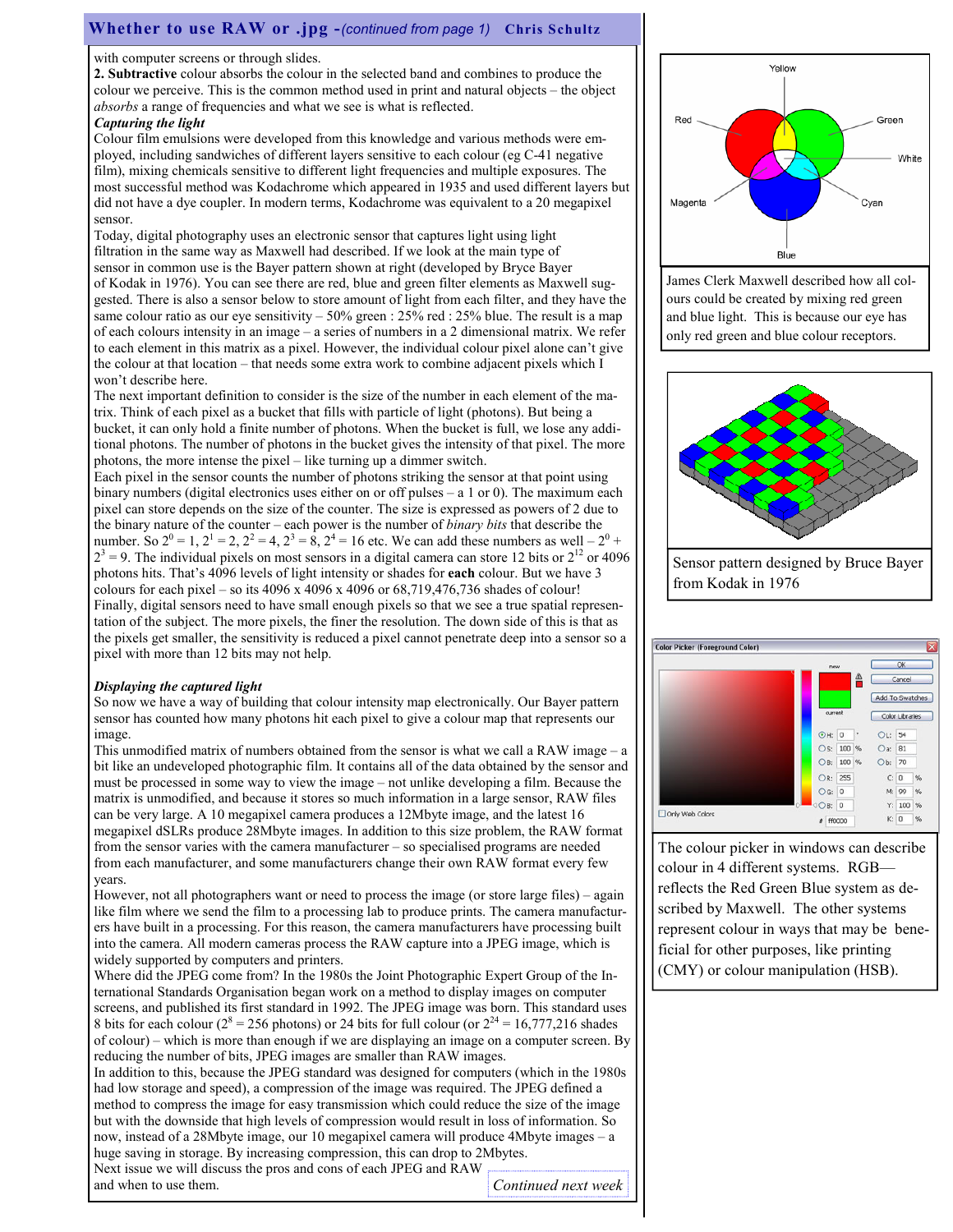#### Photo Gallery—Street Life—October 2010







Above: Eric Budworth—The waiting Game Ashley Hoff— Skater Boys Chris Schultz—I think I saw Skywalker in Borders Right: Theo Prucha—A Sad Story Below: Alex Zapcev—Busker Adrian Hill—Catch us if you can







# Tips in Street Photography from the online "Photography school"

- Less is More don't take too much equipment and travel light.
- Off the Beaten  $Track don't$  just go to all the touristy spots – try to get 'behind the scenes' and 'real life' scenes. Cafes, Malls, Zoos, fairs, shows, parks, sporting events etc all can be worth trying.
- Stolen Moments anticipate moments between people before they happen.
- In the Background Billboards, signs, graffiti and other visual elements can really make a statement in a shot.
- What a Performance street performers, parades and other street entertainment can be great subject matter on the street.
- New Angle find ways to get up high or down low – these new perspectives on subjects that are familiar can lead to eye catching shots. Dare to go diagonal
- Fortune Favors the Brave sometimes the best thing you can do is to get close to your subject – this can be a little confronting but will produce powerful images
- Fun in the Sun don't be afraid to shoot into the sun.
- **Revise and Revisit** if you see a scene with potential don't be afraid to keep coming back to it until you get the shot.
- Frozen Motion make sure your shutter speed is fast enough. 1/125 or more with an ISO of 400 is recommended. It is also fun to experiment with slower shutter speeds and capture the movement as a blur.
- **Street Wallpaper** blend in with the scene – shoot unobtrusively and unnoticed. Telephoto helps
- Life Through a Lens try a wide angle lens. This will exaggerate perspective and provide a more forgiving depth of field' – (even try a fisheye).
- Be Prepared people can be suspicious. Shoot in places where people expect to see photographers. Smile, be polite and be willing to delete images if people protest.
- Location, Location, Location really this is what it is all about. Choose places where people interact with one another and times when they are present.

Read more: http://www.digitalphotography-school.com/20-quick-streetphotography-tips#ixzz13vO4kRQ1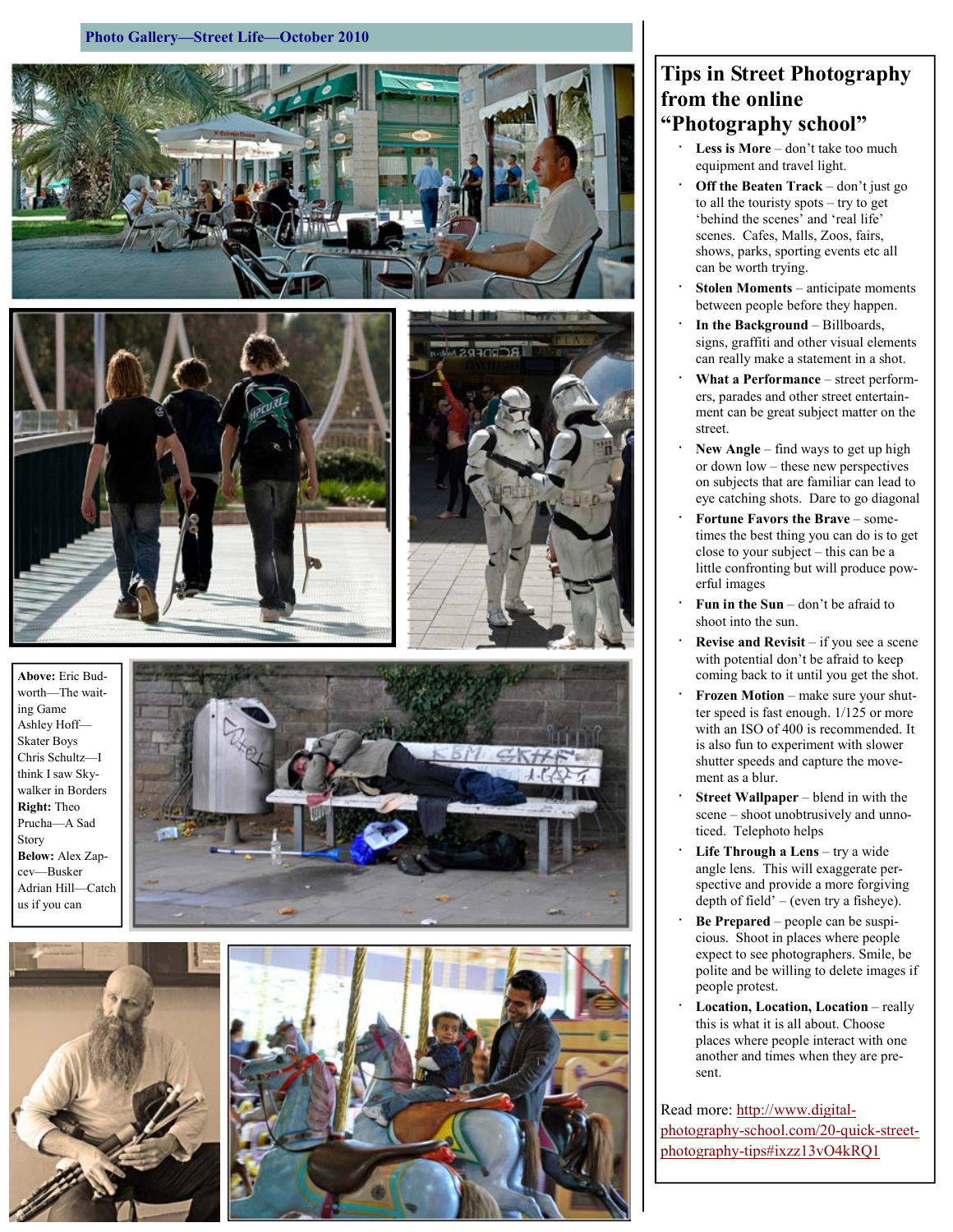### December—31 day Photo Challenge James Allan

This is a challenge. I got the idea from Flikr some time ago. There is a group on Flikr called 365 Days. Members of this group pledge to take a self portrait every day for 365 days. You can view the results by searching under the tag "365 days".

I was wondering whether we could run a 31 day challenge through the club Flikr group. December is a month where we have no meetings, and no competitions. Here is the idea. Take a photo every day for 31 days and post it on the club site with the tag "31 days". The photo need not be a self portrait. I expect that the pictures will create a journal of life over the month of December. There are no topics and no themes.

I proposed the idea to Chris Schultz, Ashley Hoff, Ray Goulter and Matt Carr who have all agreed (along with me) to take up the challenge. Keep an eye on the club site and check out the results.

Alternatively why not take up the challenge for yourself. Refer to the last edition of Camera Clips for details on how to set up a Flikr account and how to post images on the club site. Alternatively if you are stuck give me or Ashley a call and we will help you out.

I look forward to seeing how this pans out. If it is reasonably successful we may get Chris to put together a slide show of the highlights to show in the new year at one of the club meetings.

### Monster Bug Wars—Malcolm Ludgate James Allan

I had an e-mail recently from Les Ludgate. Les joined the club last year but has not been able to attend frequently. Les has extensive experience as a commercial photographer. I had an amusing talk with him about photographing horses and what he was expected to deliver when he did a "horse shoot". He had a humorous way of recounting the expectations of his boss and the clients that they dealt with.

Les has kept in touch and has kept me informed of his brother Malcolm who is a wildlife photographer. Malcolm's documentaries often screen on the discovery channel and recently had a documentary about sea lions, "The Oceans Supermum" screen on ABC 1 earlier this month.

Malcolm is currently working on another series, "Monster Bug Wars" where insects are pitted against other insects in monster insect-battles. It has received favorable reviews on the internet. I wondered about the romantic lifestyle, traveling to exotic locations and getting to know the wildlife and then filming those chance encounters where magical things happen in front of your eyes.

Apparently this romantic notion of nature photography is all wrong. Les has just flicked to me pictures of Malcolm at work on the current series. It all takes place in a giant warehouse. The entire microcosm is created in a studio and the bugs are filmed with studio lighting! Amazing. In fact I am fascinated by the preparation and planning that goes into each shoot. I guess it is all forgivable given the stunning results that can be achieved.

So keep an eye out when you are watching nature documentaries and see if you can pick the techniques being used in the filming. Perhaps you might spot the figurative "Volkswagen beetle" in the background that gives the game away\*. Also keep an eye out for Malcolm Ludgate, a promising Australian nature photographer.

\*Apparently there is an inconspicuous Volkswagen in one of the scenes from "Lord of the Rings"





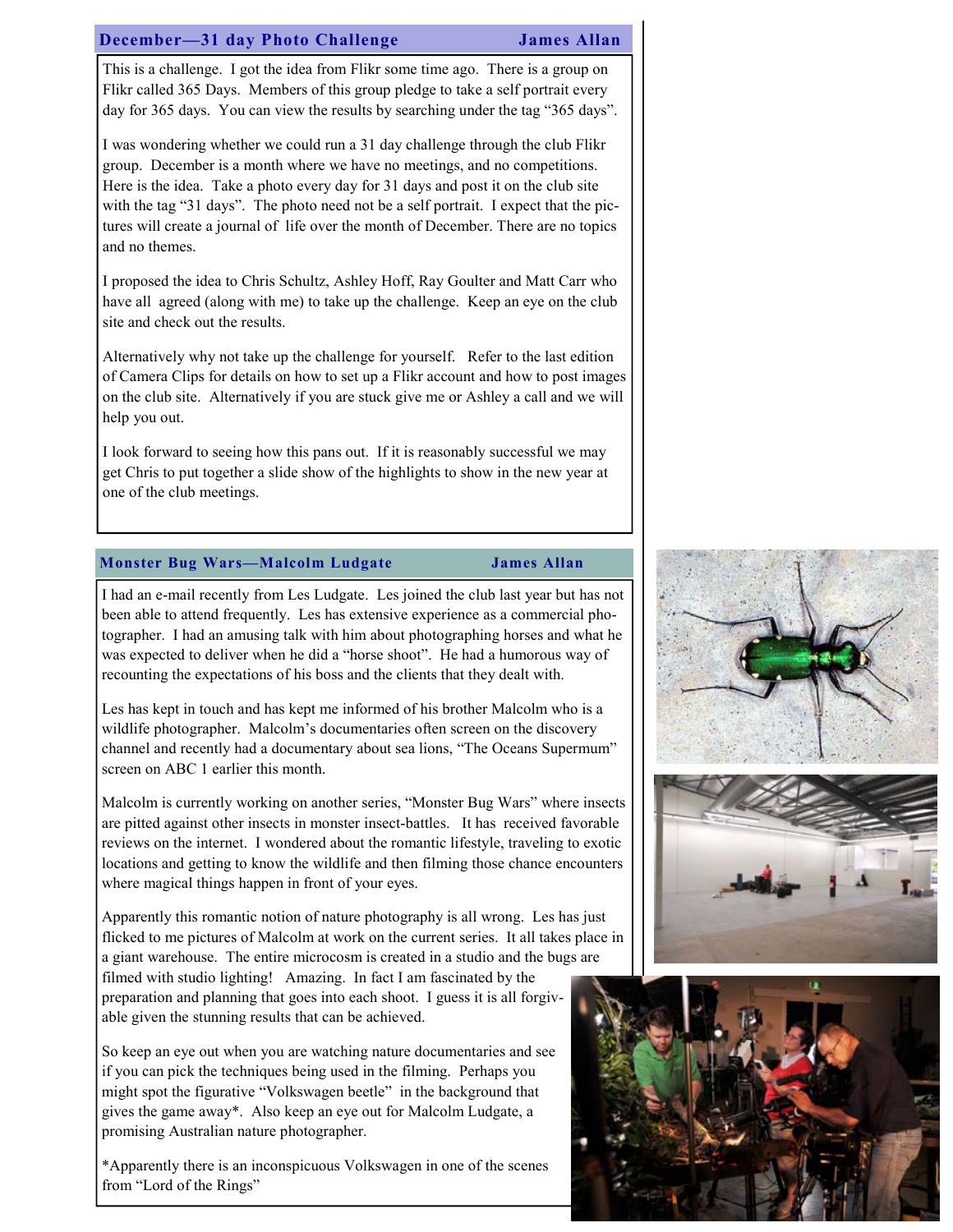### Photo essay—Great Photographers—Man Ray



Acknowledgements: Wikipaedia / Man Ray Images tion."

# Man Ray

(August 27, 1890 – November 18, 1976), born Emmanuel Radnitzky, was an American artist who spent most of his career in Paris, France. (top left a self portrait with half a beard and mustache)



Perhaps best described simply as a modernist, he was a significant contributor to both the Dada and Surrealist movements. He was a contemporary of Salvador Dali.

While appreciation for Man Ray's work was slow in coming during his lifetime, he was recognized for his fashion and portrait photography (bottom right). His reputation has grown steadily in the decades since.

In 1999, ARTnews magazine named him one of the 25 most influential artists of the 20th century, citing his groundbreaking photography as well as "his explorations of film, painting, sculpture, collage, assemblage" Some of his art could be regarded as prototypes of what has now become known as performance art and conceptual art

In Photography he often used solarasation to achieve a drawing like quality to many of his portraits (middle left). Solarization had previously been a problem of overexposed film where very bright objects (like the sun) become dark on the print. ManRay experimented with the effect, exposing film to light midway through development. Not only did this reverse the exposure of some areas of the print, but also created a line at borders of sharp contrast.

Another of his important works is the Violon d'Ingres, (top right) a stunning photograph of Kiki de Montparnasse, styled after the painter/musician, Ingres. (note: It is worth also looking on the net for the parody of this image using a Barbie doll.)

"Of course, there will always be those who look only at technique, who ask 'how', while others of a more curious nature will ask 'why'. Personally, I have always preferred inspiration to informa-